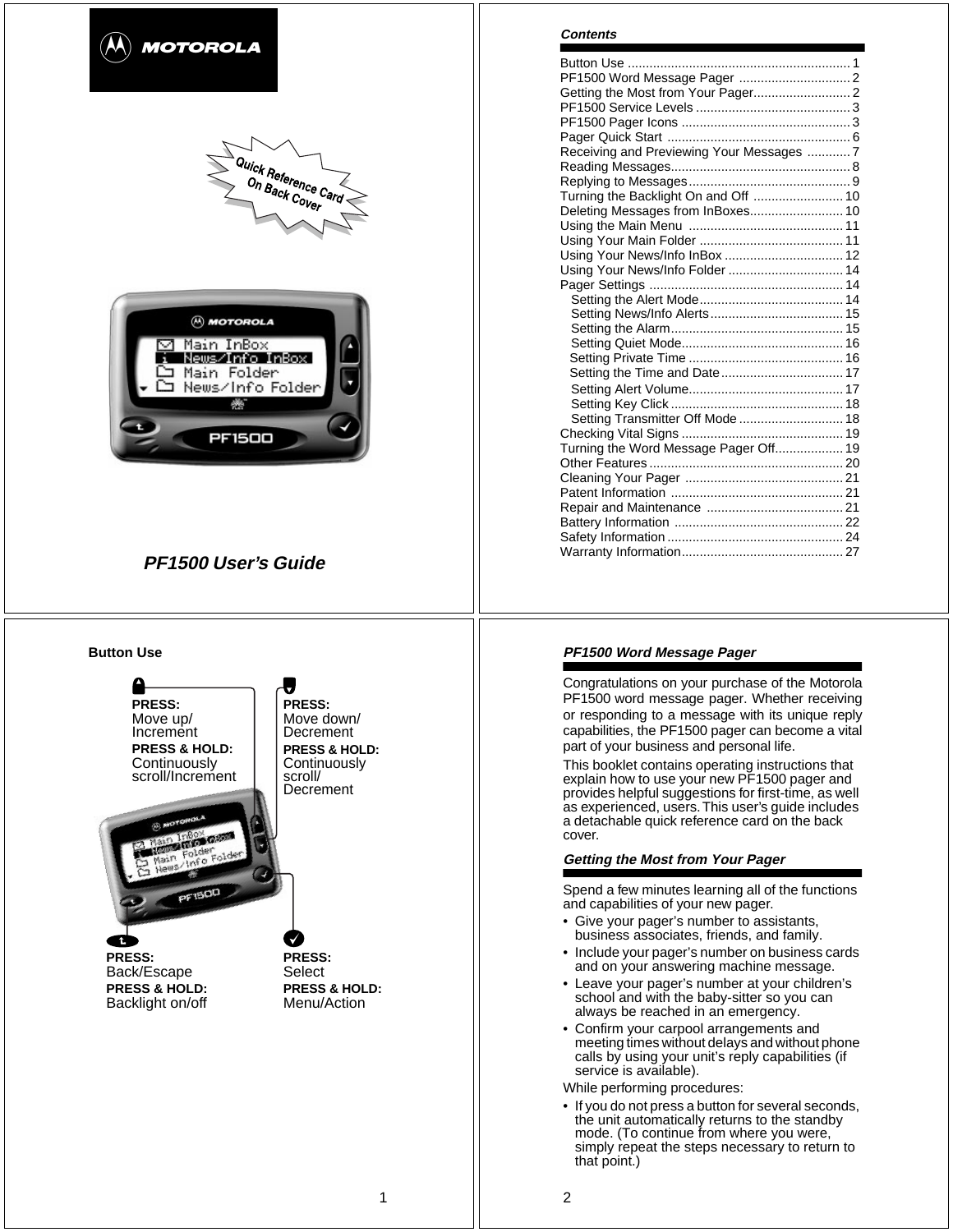- Your PF1500 pager uses **AU** to scroll and highlight a menu option and **O** to select the option or to save changes and settings.
- To return to the preceding mode without accepting any option changes you may have made, press $\bullet$ .

The Status screen can be accessed from the Main menu by pressing  $\bullet$ .

#### **PF1500 Service Levels**

The name of the service level that may appear on your PF1500 display may vary depending on your service provider (refer to your service provider for details). The level of service displayed may change at times depending on the type of coverage available in the area that you are using your PF1500 pager.

#### **PF1500 Pager Icons**

# **Standby Icon:**

(A) Power on (Flashing: unread messages)

#### **Main Menu Icons:**

- $\Box$  Main InBox (Flashing: unread messages)
- **j** News/Info InBox (Flashing: unread msgs.)
- Main Folder, News/Info Folder
- **J** Delete read messages not in Main Folder
- **ig Pager Settings**
- **Vital Signs**
- **I** Turn Pager Off

# 3

5

**Other Icons:**

- L Main Alert, News/Info Alert
- **△ Set Alarm**
- **k1** Quiet Mode
- **图 Set Private Time**
- M Set Date and Time
- $\epsilon$ (i)) Alert Volume/Key Click
- **A** Transmitter Off
- Next/higher value
- Preceding/lower value
- List Items Above
- List Items Below
- $\triangleq$  Move InBox Up
- Move InBox Down
- $\left[\frac{1}{2}, \frac{1}{2}\right]$  Battery Gauge
- **: Message Memory**
- About Screen
- **t** Back/Escape
- ? Yes/On
- @ No/Off

#### **Message Preview and Read Icons:**

- Message has been read
- b Reply to messages
- Message reply in progress (flashing)
- **J** Delete message/inbox
- $\Gamma$  Move message to folder
- Message reply was successful
- **Message reply was unsuccessfull**
- Message contains custom reply choices
- n InBox created (unread messages)
- $\equiv$  All messages in the inbox have been read
- **n** InBox alert selected

# **Status Screen Icons**

- 平平 Out of Range
- $\boxed{-}$  Low Battery
- **d** Audible Alert
- **ki** Vibrate Alert
- Q Alarm
- *S* Private Time

4

#### **Pager Quick Start**

#### **Step 1: Turning the pager on:**

➊Ensure that a fresh battery is properly installed as listed in "Battery Information" on page 22.

 $\bullet$  Press and release  $\bullet$  . The pager emits a 4-second power-up alert, the Status screen is displayed followed by the Main menu and then goes into standby mode. If you have an unread message, 1 flashes on the Standby screen.

Note: If the pager does not turn on, see "Battery Information" on page 22.

- **Step 2: Setting the time and date:**
- **O** Press ●, A, or to display the Main menu.
- **⊘Use Uto highlight**[I] Pager Settings and press  $\bullet$ .
- $\bullet$  Use  $\blacksquare$  to highlight  $\odot$  <code>Set Time</code> & <code>Date</code> and press  $\bullet$ .
- **O**Use **A**U to change the hour. Press to advance to the minutes and use  $\bigcirc$  to set the correct time.
- **I Press to advance to the date, use U to set** the correct date.
- **O** When the year has been set, press to accept changes and return to the Pager Settings menu. At any time, press **to** to escape without saving changes.

#### **Step 3: Setting the alert mode:**

- **O Press O, A, or Upstar** to display the Main menu.
- **⊘Use #to highlight in Pager Settings** and press  $\bigcirc$ .
- $\bm{\Theta}$ Use $\bm{\bm{\forall}}$  to highlight  $\Pi$  Main  $\bm{\mathsf{Albert}}$ and press  $\bullet$ .

6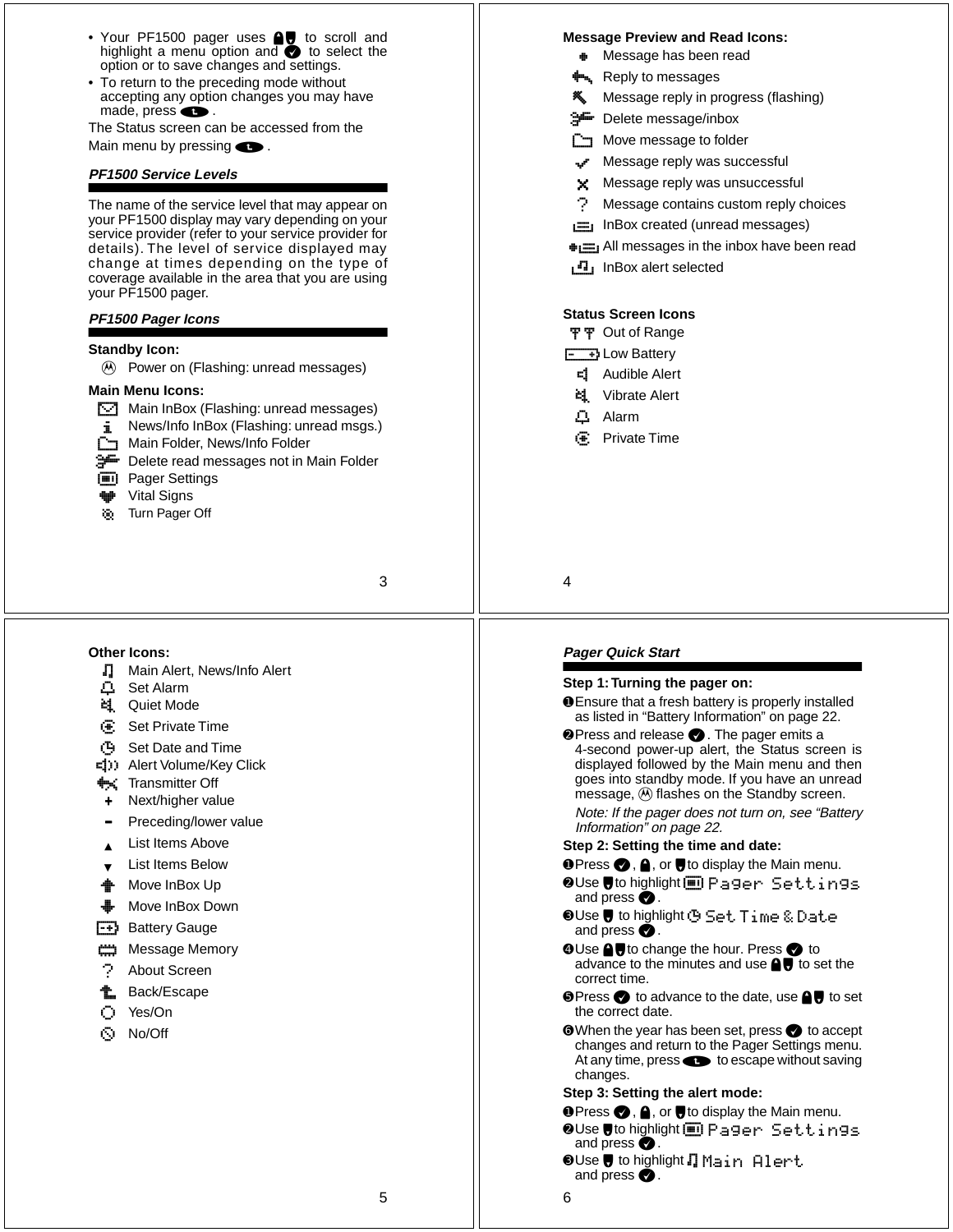**O**Use **■ U** to scroll through the list of available alert options and highlight your selection, then press  $\bullet$ . To sample an alert without selecting, press and hold  $\bullet$ .

If an audible alert is selected,  $\blacksquare$  displays on the Status screen. If vibrate is selected,  $\equiv$  displays on the Status screen. If silent is selected, an alert icon does not appear on the Status screen.

When the battery is low, alerts are shortened.

To exit without changing alert mode, press  $\bullet$ . You are now ready to begin receiving pages. Try sending yourself a page to verify proper operation of your pager. Then read through the rest of this guide for complete information about all of your pager's features.

# **Receiving and Previewing Your Messages**

- When you receive a personal or information service message, the Status screen displays and the unit alerts according to the L main or news/information alert setting. A flashing **<a>** or i displays on the Main menu indicating which type of message has been received.
- To stop the alert, press any button. The  $\textcircled{\tiny{A}}$  on the Standby screen and  $\Box$  or  $\mathbf i$  on the Main menu flash until you have read all received personal or news/info service messages.
- If reminder alerts were preset, the unit periodically alerts to remind you of any unread messages. The reminder alert is a chirp if the alert option was set for any audible alert or the alert is a short vibration if set to vibrate alert. The reminder alert is a chirp followed by a 1 second vibration if set to chirp and vibrate. The reminder alert is a 2 second vibration followed by a chirp if set to vibrate and beep.

7

# **Replying to Messages**

If this service is available on your pager, follow the instructions below to reply to a message:

#### **Reading Messages**

- **O** To read a message (while previewing), use **△** to highlight the desired message.
- **<sup>●</sup>Press to read the selected message.**
- **O**Use **■** to scroll through the text of a message or press  $\bullet$  to page through the message. If pre-set, the time and date displays as the last line of each message.
- **O** At the end of the message, press **O** to reply, move, or delete the message, or press  $\bullet\bullet$  to return to the Message Preview screen.
- ➎At any time, while previewing or reading, press and hold  $\bullet$  to access a pop-up menu with Reply, Move, and Delete options.
- ➏Press , to choose b Reply to Message. Your pager displays a list of preprogrammed reply messages for you to choose from.
- OUse **AU** to scroll through the list of preprogrammed reply messages.
- ➑With your reply message choice highlighted, press  $\bullet$  to send the message that you have selected. Your pager will display a confirmation message of Message Transmitting .

#### **Previewing Messages**

- $\bullet$  Use  $\bigcirc$  to highlight  $\bigcirc$  or  $\mathbf{i}$  and press  $\bullet$  to display a list of the first 4 messages.
- $\odot$  If you have more than 4 messages, use  $\odot$  to move to any of the message listings.
	- $\bullet$  displays next to any message you previously previewed and read.
	- Free displays when a reply was successful.
	- $\mathbf{x}$  displays when a reply was unsuccessful.
	- $\heartsuit$  displays next to any unread personal message with custom reply choices attached.

#### **Reading Messages**

If your pager has Reply capability, please refer to the Reading Message instructions presented in "Replying to Messages" on page 9

- $\bullet$  To read a message (while previewing), use  $\bullet$ . to highlight the desired message.
- **<sup>●</sup>Press to read the selected message.**
- **O**Use **■U** to scroll through the text of a message or press  $\bigcirc$  to page through the message.
	- If pre-set, the time and date displays as the last line of each message.
- ➍At the end of the message, press , to move or delete the message, or press  $\bullet\bullet$  to return to the Message Preview screen.
- ➎At any time, while previewing or reading, press and hold  $\bullet$  to access a pop-up menu with Delete, and Move options. If you are reading an information service message, the pop-up menu also gives you a Create InBox option (refer to "Create an InBox" on page 12).

8

**\*** flashes next to the message to indicate that<br>successful,  $\cdot$  r displays before the message reply was<br>uccessful,  $\cdot$  r displays before the message on<br>the Message Preview screen. If the message<br>energy was unccessful, the reply is in progress. If the message reply was successful, R displays before the message on the Message Preview screen. If the message reply was unsuccessful,  $\times$  displays before the message on the Message Preview screen.

#### **Turning the Backlight On and Off**

Press and hold  $\bullet$  until the backlight turns on. The backlight remains on until the pager times out to the Standby screen.

You can manually turn the backlight off by pressing and holding  $\bullet$ .

**Deleting Messages from InBoxes**

#### **Delete Messages While Reading**

- ➊At the end of each message is a Move/Delete option. (Reply/Move/Delete if reply service is available.) Press  $\bullet$  and use  $\bullet \bullet$  to move to <del>≫</del> Delete Messageandpress⊘again.
- ➋To exit without deleting or moving the message, press $\bullet$ .

#### **Deleting All Read Messages**  J

All read messages in the inboxes can be deleted. Messages in your Main and News/Info folders are not affected by this action.

- **O Press , A**, or  $\blacktriangledown$  to display the Main menu.
- **OUse @ to highlight 3<sup>DE</sup>** Delete Messages and press  $\bullet$ .
- $\bm{\Theta}$  Use  $\bm{\Theta}$  to highlight either  $\bigcirc$   $\forall$ es or  $\Diamond$   $\mathsf{Mo}$ and press  $\bullet$ .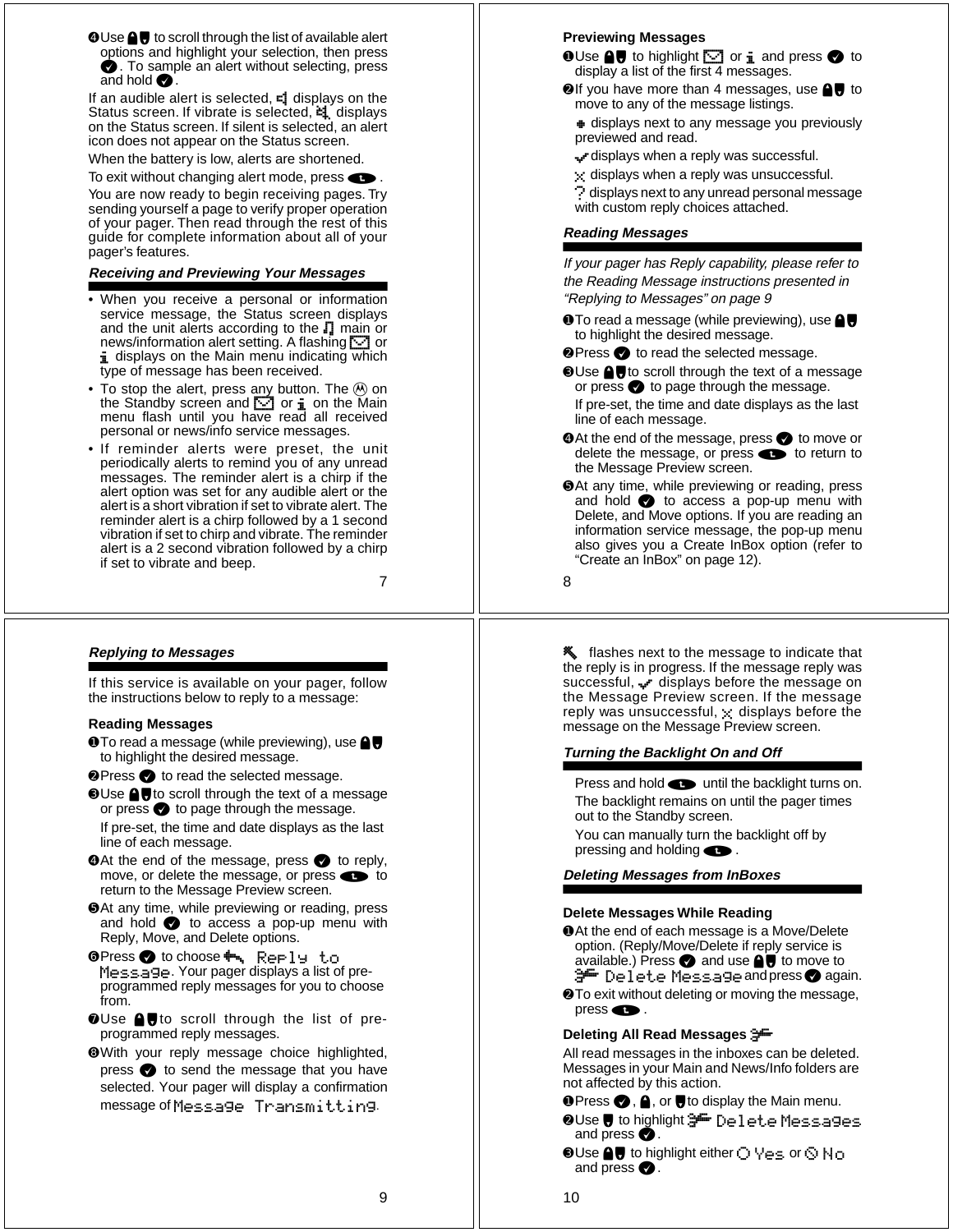# **Using the Main Menu**

Use the Main menu for the following functions:

- Access Main InBox
- Access News/Info InBox
- Access Main Folder
- Access News/Info Folder
- Delete all read messages in the InBoxes
- Change the pager settings
- Display vital signs
- Turn the pager off

From the Standby screen, press  $\bigcirc$ ,  $\bigcirc$ , or  $\bigcirc$  to view the Main menu. Use  $\bigoplus$  to highlight a feature and press  $\bullet$ .

# **Using Your Main Folder**  D

Use your folder to save messages. To move any message from the main inbox to the folder, press ● and select <
<br>
<u>
Online to Folder</u> after viewing a message.

Messages in your folder can be deleted but are protected from the Delete Messages function on the Main menu and from automatic deletion when the unit's memory is full.

 $\bullet$  Press  $\bullet$ ,  $\bullet$ , or  $\bullet$  to display the Main menu.

- **OUse AU** to highlight DiMain Folder and press  $\bullet$ .
- **O**If you have more than 4 messages, use **△** to scroll through your messages.

To read a message, perform the steps under "Reading Messages" on page 8; to delete a message, perform the steps under "Deleting Messages from InBoxes" on page 10.

11

# **Setting News/Info InBox Alerts**  L

Your pager provides the ability to set an alert mode for each information inbox.

To set an information inbox alert mode:

- **O** Press ●, 4, or to display the Main menu.
- ➋Use !# to highlight j News/Info InBox and press  $\bullet$ .
- **O**Use **AU** to highlight the information inbox for which you want to set an alert, then press and hold  $\bigcirc$ .
- $\bullet$  Use  $\textcolor{red}{\bullet}\textcolor{blue}{\bullet}$  to highlight  $\Pi$  Set. <code>InBox</code> <code>Alert</code> and press  $\bullet$ .
- **O**Use  **U** to scroll through the list of available alert options and highlight your selection, then press О.

# **Deleting an InBox**

- **O** Press ●, **A**, or to display the Main menu.
- ➋Use !# to highlight j News/Info InBox and press  $\bullet$ .
- **O**Use **A**, to highlight the information inbox for which you want to delete, then press and hold  $\bullet$
- $\bullet$ Use  $\blacksquare\blacktriangledown$  to highlight  $\clubsuit\blacksquare$  <code>Delete</code> <code>InBox</code> and press  $\bullet$ .
- $\bullet$  Use  $\bullet$   $\bullet$  to highlight  $\bigcirc$  Yes or  $\circlearrowright$  No and press **O** .

If you selected  $\bigcirc \vee_{e\subseteq}$ , the pager deletes the inbox and displays INBOX DELETED .

If you selected  $\bigcirc$  No, the pager displays the InBox Menu Options screen.

# **Using Your News/Info InBox**  j

# **Create an InBox**

Your pager provides you with the capability to create an inbox for any information service message for which no information service inbox currently exists.

- **O** Press  $\bigcirc$ ,  $\bigcirc$ , or  $\bigcirc$  to display the Main menu.
- ➋Use !# to highlight j News/Info InBox . and press  $\bullet$
- **OUse AU** to highlight the information service message for which you want to create an inbox, then press and hold  $\bullet$  .
- Create InBox ا⊑ Create InBo and press  $\bullet$ .

# **View InBox Message History**

After an information service inbox has been created, any message received at the same address/sub-address is stored in the inbox as the new current message. Your pager retains the previous messages sent to the inbox (numbered in descending order, newest to oldest), if this option is enabled.

# **Move an InBox Up/Down**

Your pager provides the ability to position your inboxes in the order of your preference.

- To move an inbox up or down:
- **O** Press ●, A, or to display the Main menu.
- **OUse fo highlight i News⁄Info InBox** and press  $\bullet$ .
- **<sup>
■</sup>** Use **A**, to highlight the information inbox you want to move, then press and hold  $\bullet$ .
- 12 **⊙**Use  $\bigcirc$  to highlight either  $\bigcirc$  Move InBox Up or  $\clubsuit$  Move  $\,$  InBox Down and press  $\spadesuit$  .

# **Using Your News/Info Folder**  D

Use your news/info folder to save news/info messages. To move any message from the news/ info inbox to the folder, press  $\bullet$  and select  $\Box$ Move to Folder after viewing a message. Messages in your folder can be deleted but are protected from the Delete Messages function on the Main menu and from automatic deletion when the unit's memory is full.

**O** Press ●, A, or ● to display the Main menu.

- **O**Use **AU** to highlight **D** News/Info Folder and press  $\bullet$  .
- $\odot$  If you have more than 4 messages, use  $\bigcirc$  to scroll through your list of inboxes/messages.
- **O** Press  $\bullet$  . to select the inbox or message that you want to access.

To read a message, perform the steps under "Reading Messages" on page 8; to delete a message, perform the steps under "Deleting Messages from InBoxes" on page 10.

# **Pager Settings**

# **Setting the Main Alert Mode**  L

Your pager has a standard alert, a chirping alert, a vibrating alert, and nine pleasing alerts. You can also set the alert to Silent (no alert).

Whenever your main alert mode is set for any of the audible alerts, **=1** appears on your Status screen.  $\sharp$  appears when your main alert is set for vibrate. If silent is selected, an alert icon does not appear on the Status screen.

To set your main alert mode, see "Step 3: Setting the alert mode:" on page 6.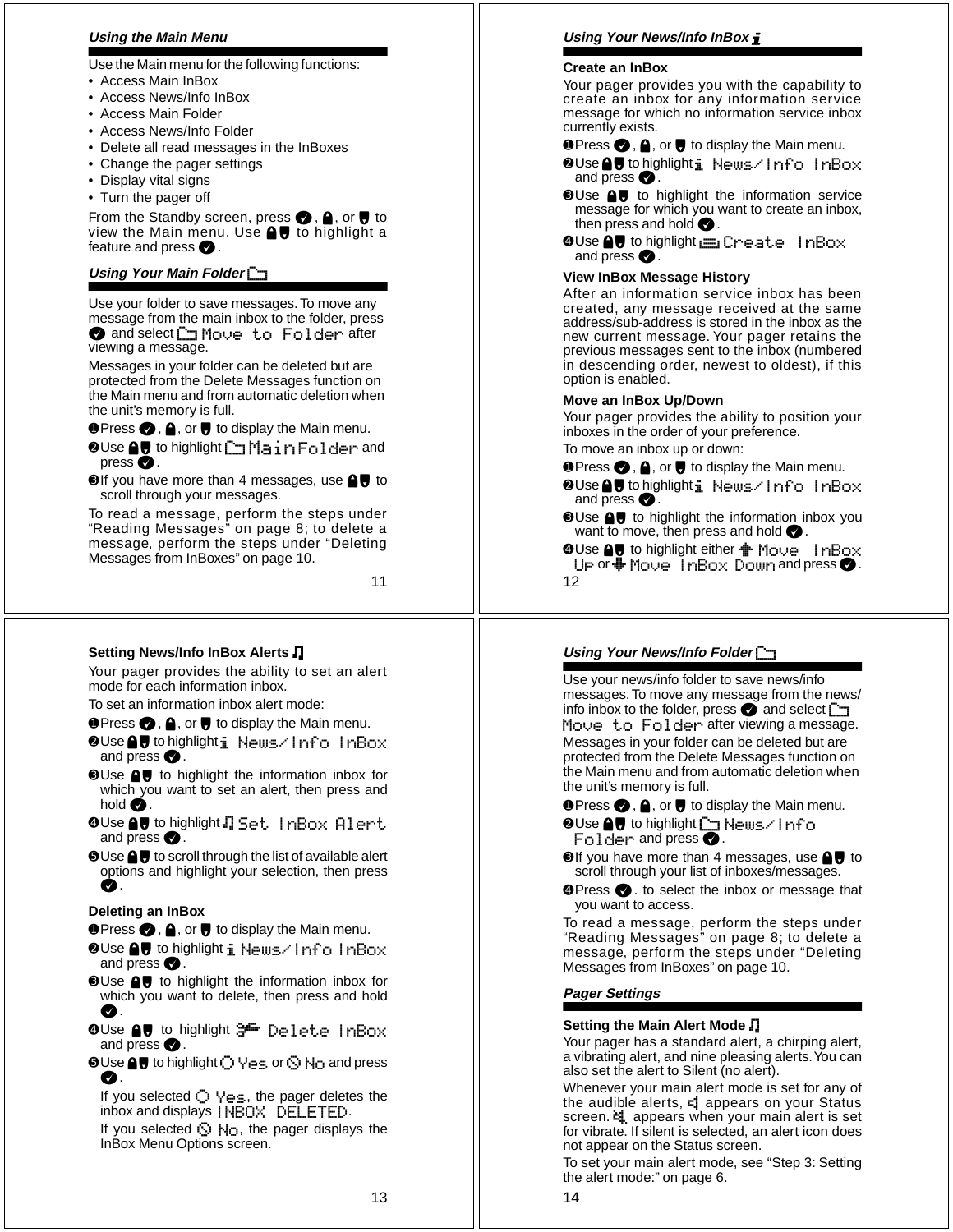## **Setting the News/Info Alert Mode** L

Your pager provides the ability to set alert modes for information messages differently than for personal messages to distinguish between message types. You can set a unique alert for each News/Info InBox.

To set your information services alert mode:

- **O** Press ●, A, or to display the Main menu.
- **⊘Use AU** to highlight in Pager Settings and press  $\bullet$ .
- ➌Use !# to highlight LNews/Info Alert and press  $\bullet$ .
- **O**Use **A**, to scroll through the list of available alert options and highlight your selection, then press  $\boldsymbol{a}$

## **Setting the Alarm**  K

The alarm can be set for either a specific time and date, or it can be used as a daily alarm.

- **O** Press  $\bigcirc$ , **A**, or **H** to display the Main menu.
- **OUse AV** to highlight **iDPager** Settings and press  $\bullet$ .

 $\bullet$  Use  $\bigcirc$   $\bullet$  to highlight  $\Box$  Set Alarm and press  $\bullet$  .

- **O**The alarm enabled  $\cdots$  and alarm disabled symbols indicate the status of the alarm. The alarm status can be changed when the symbol is highlighted by pressing  $\bigoplus$ .
- **I Press to advance to the hour. Use the △** buttons to enter the hour setting.
- **O** Press to advance to the minutes setting. Use the same steps to set the minutes, AM/PM/24hr setting, and the date.

15

- **O** Press ●, A, or to display the Main menu.
- $\bullet$  Use  $\spadesuit\spadesuit$  to highlight  $\blacksquare$  Pager Settings and press  $\bullet$ .
- $\bullet$ Use $\,\blacksquare\,\blacksquare\,$  to highlight  $\blacksquare\,$  Set. Private  $Time$  and press  $\bullet$ .
- $\bullet$  Press  $\bullet$  . to move to the hour digit and use  $\bullet$ to set the start and end time (set hour, minute, AM/PM) that you want for private time.
- **<sup>●</sup>Press ●**. to save your changes. To exit without saving changes, press  $\bullet$ .

When private time is set,  $\mathbf{\Xi}$  appears on your Status screen. When private time is active, the  $=$ or  $\equiv$  are not displayed on your Status screen.

#### **Setting the Time and Date**  M

To set your pager's time and date, see "Step 2: Setting the time and date:" on page 6.

#### **Setting Alert Volume** <

- **O** Press ●, A, or to display the Main menu.
- ➋Use !# to highlight :Pager Settings and press  $\bullet$ .
- ➌Use !#to highlight <Alert Volume and press  $\bullet$ .
- **O**Use **A**, to set the volume. Moving the volume indicator to the left lowers the volume. Moving the volume indicator to the right raises the volume.
- **I** Press Press o save the setting and return to the Pager Settings menu.
- $\bullet$  To sample the alert volume, press and hold  $\bullet$ .
- After all settings have been entered, press to save the changes and return to the Pager Settings menu.
- **At any time, press and hold to save the** changes and return to the Pager Settings menu.
- **O** At any time, press **to escape without saving** changes.

To set a Daily Alarm, increment the month (or day) field past 12 (or 31) to display --/--/-- .

If an alarm is set,  $\Box$  displays on the Status screen. To silence an alarm, press any key.

To disable a previously set alarm and retain its time and date, use  $\bigcirc$  to change the alarm status to disabled  $\mathbb{R}$  and press  $\bullet$ .

## **Setting Quiet Mode**  k

- **O** Press ●, A, or to display the Main menu.
- $\bullet$  Use  $\spadesuit\spadesuit$  to highlight  $\blacksquare$  Pager Settings and press  $\bullet$ .
- ➌Use !# to highlight k Quiet Mode and press  $\bullet$ .
- $\bullet$  The options are  $\bigcirc$   $\circ$  n, or  $\bigcirc$   $\circ$  f $\cdot$  Use  $\bullet$   $\bullet$  to make your selection and press  $\bullet$  .
- ➎If the current main alert setting is audible or vibrate, a flashing  $\approx$  displays on the Status screen. If the main alert is set to silent, an alert icon does not appear on the Status screen.

## **Setting Private Time**  h

**O** After all settings have been entered, press<br>save the changes and return to the F<br>settings menu.<br> **O** At any time, press and hold  $\bullet$  to sav<br>
changes and return to the Pager Settings r<br> **O** At any time, press  $\bullet$  to PrivateTime mode allows you to select a time period during which the pager receives messages and performs all functions, but without any audible or vibrate notification.

## **Setting Key Click**  <

When this feature is turned on and the pager is in audible mode, a "click" is emitted whenever a button is pressed. The click is not heard when the pager is in quiet mode.

**O Press , A**, or **U** to display the Main menu.

- ➋Use !# to highlight : PagerSettings and press  $\bullet$ .
- ➌Use !# to highlight < Key Click and press  $\bullet$ .
- $\bullet$  The options are  $\bigcirc$   $\mathbb{O}$ n, or  $\bigcirc$   $\mathbb{O}$ f $\mathfrak{f}$  . Use  $\spadesuit\spadesuit$  to make your selection and press  $\bullet$  .

## **Setting Transmitter Off Mode**  a

When this feature is turned on, the transmitter is turned off.

**Note:** When the transmitter is turned off, the pager can receive messages, however, you cannot transmit acknowledgements or replies.

**O Press , A**, or **U** to display the Main menu.

- **OUse AU** to highlight **i** Pager Settings and press  $\bullet$ .
- ©Use AU to highlight †≼Transmitter Of f and press  $\bigcirc$ .
- **o** The options are ◯ Ӌ่⊖\_s, or ☉No. Use ≙ U to make your selection and press  $\bullet$  .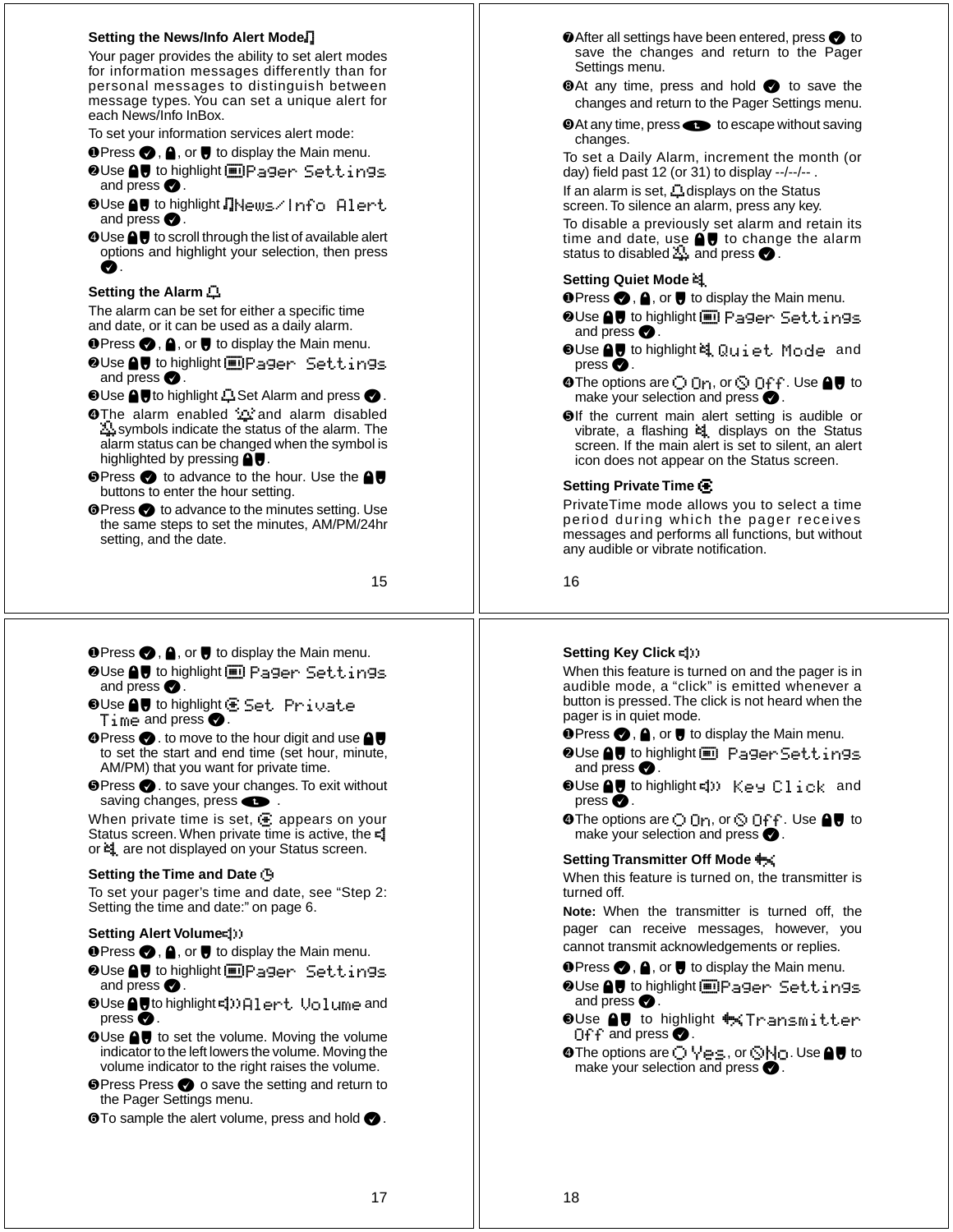# **Checking Vital Signs**  ;

The Vital Signs feature options include displays for the current status of the battery, message memory, and information "about" your pager.

**O** Press ●, A, or ● to display the Main menu.

**⊘Use eV** to highlight †Vital Signs and press  $\bullet$ .

#### **To check the battery status:**

Use  $\bigcirc$  to highlight  $\Box$   $\Box$   $\Box$   $\Box$   $\bot$   $\bot$   $\vdash$   $\bot$   $\Box$  and press  $\bullet$  .

The percentage of remaining battery power is displayed.

# **To check the message memory status:**

Use ● U to highlight ₩ Message Memory and press  $\bullet$ .

The amount of memory used for both personal and News/ Info message is displayed.

# **To display information about your pager:**

Use  $\bigcirc$  to highlight  $?$  About and press  $\bigcirc$  . Information about your paging unit is displayed.

## **Turning the Pager Off**  I

You can turn off the unit to save battery power. (Messages stored by the system while the pager is off are received by the pager if the unit is turned back on within the coverage area.)

**O** Press ●, A, or ● to display the Main menu.

- ➋Use !# to highlight I Turn Pager Off and press  $\bullet$ .
- **❸** The options are ◯  $\forall$ es to turn the pager off, or  $\Diamond$  No to leave the pager on. Use  $\bigcirc$  to make your selection and press  $\bullet$ .

19

# **Cleaning Your Pager**

To clean smudges and grime from the exterior of the housing, use a soft, nonabrasive cloth moistened in a mild soap and water solution.

Wipe the surface using a second cloth moistened in clean water.

**Do not immerse the pager in water. Do not use any other cleaning solutions.**

# **Patent Information**

This product is manufactured under one or more Motorola U.S. Patents. A partial listing of these patents is provided on the inside surface of the battery door. Other patents covering this product are pending.

#### **Repair and Maintenance**

When properly handled, your PF1500 pager is capable of many years of trouble-free service. However, if it ever requires service, contact your Service Provider or a Motorola sales office for more information.

For questions pertaining to the functions and use of your Motorola pager, please call 1-800-548- 9954.

For questions pertaining to your paging service, contact your respective paging service provider.

#### **Other Features**

Low Battery Indicator: A **-** displays on the fourth line of the Status screen at the onset of a low battery condition.

**Message Status:** If enabled, the third line of the Status screen displays text messages that indicate carrier-specific service modes. Refer to your service provider literature.

**Updated Message:** If your pager is configured to save messages received with errors, UPDATED displays at the beginning of the message when an update occurs. This display indicates that the message has been retransmitted to your pager to correct previously received errors.

Out of Range: If programmed, 平平 displays whenever you are out of your coverage area. Upon returning to your coverage area, TT no longer displays on the Status screen. Refer to "Battery Information" if your pager's internal battery is low.

**Memory Full Indicator:** When the pager's main message memory is full, MEMORY FULL displays on the second line of the Status screen.

When the pager's memory is full, the pager automatically deletes your oldest messages (read messages first, then unread messages) to make room for new messages.

To prevent a message from being automatically deleted when the memory is full, move it to your Main or News/Info folder.

20

## **Battery Information**

Your pager operates with a single AA size alkaline battery (do not use carbon zinc batteries). The AAsize battery also recharges the pager's internal NiCd battery.

Two AA-size batteries are provided with your pager. The first battery you install recharges the pager's internal battery and does not last long. Use the second AA-size battery to replace the first AA-size battery.

A battery gauge is provided with the Vital Signs feature of the Main menu. Refer to "Checking Vital Signs  $\blacksquare$ " on page 19.

If  $\boxed{-1}$  displays, the pager's AA-size battery is low. Replace the AA-size battery.

If it has been a while since the battery was replaced, you may need to charge the pager's internal NiCd battery overnight (or for a number of hours) to ensure proper operation of your pager.

Note: This product contains a Nickel-Cadmium (NiCd) rechargeable battery that must be recycled or disposed of properly. Recycling facilities may not be available in all areas.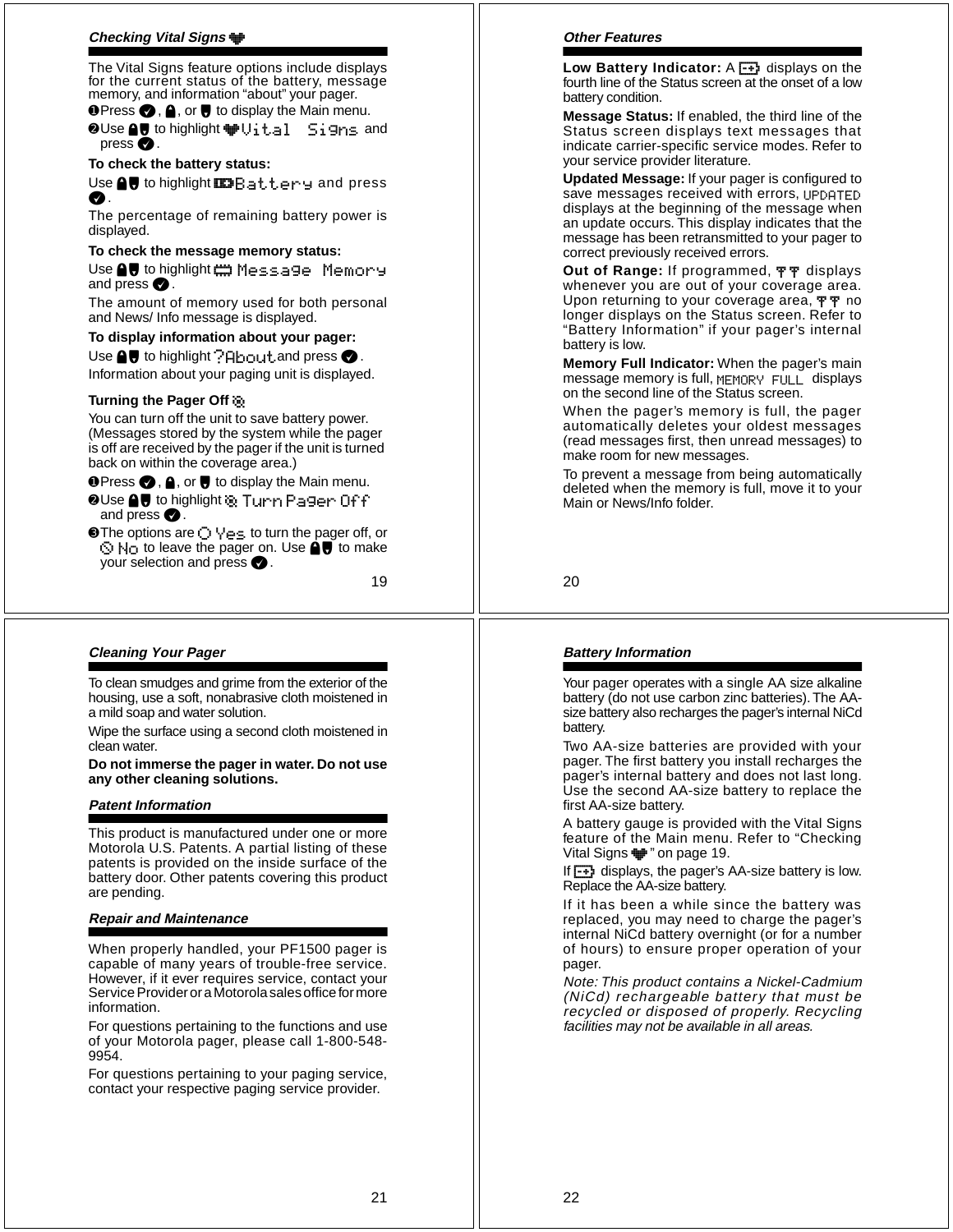#### **Replacing the Battery**

- ➊Hold the pager face down and slide the latch toward the battery door.
- ➋Slide the battery door approximately 1/8 inch in the direction of the arrow (toward the outer edge). See diagram for battery door location.



- ➌Lift the battery door away from the housing.
- ➍Lift the battery out of the compartment taking note of the positive  $(+)$  and negative  $(-)$  markings on the battery and the pager housing.
- ➎Insert a new battery, taking note of the positive (+) and negative ( −) markings on the battery and the markings on the pager housing.
- ➏Replace the battery door cover and lock the battery door latch.

**CAUTION:** Take note of the positive ( +) and negative (-) markings. Do not insert the battery backwards or all messages will be erased.

23

Commission (FCC) proposed the adoption of this updated Standard. The design of your two-way pager complies with this updated Standard.

You may choose to turn the transmitter in your two-way pager OFF at any time. Refer to "Setting<br>Transmitter Off Mode † ‴\* on page 18.

#### **Electronic Devices**

Most modern electronic equipment is shielded from RF energy, however, RF energy from twoway pagers may effect inadequately shielded electronic equipment.

Check with the manufacturer or it's representative to determine if the following equipment or systems are adequately shielded from external RF energy:

- Motor Vehicle electronic and entertainment systems (standard and any add-on equipment).
- Medical Equipment, hospital or personal (such as pacemakers, hearing aids, etc.).

Turn your two-way pager OFF in health care facilities when any regulation posted in the areas instructs you to do so. Hospitals or health care facilities may be using equipment that could be sensitive to external RF energy.

#### **Aircraft**

Follow these rules when around aircraft:

- Turn your two-way pager OFF before boarding any aircraft. **Do not use it while airborne!**
- To prevent possible interference with aircraft systems, use your two-way pager on the ground only with crew permission. This is a U.S. Federal Aviation Administration (FAA) regulation.

# **Safety Information**

## **Read this information before using a wearable two-way paging device.**

First introduced in 1995, the two-way pager is one of the most exciting and innovative electronic products ever developed. With it you can stay in contact with your family, your office, information services, and others.

## **For the safe and efficient operation of your two-way pager, observe these guidelines:**

Your two-way pager is a radio transmitter and receiver. When it is ON, it receives and also sends out radio frequency (RF) energy.

The two-way pager transmitter operates in the frequency range of 896MHz to 902MHz, and the receiver operates in the range of 929MHz to 942MHz. It utilizes commonly used frequency modulation (FM) techniques.The unit transmits at a power level of 0.15W for short periods of time (from 0.016 to 0.160 seconds). Transmissions occur infrequently and usually follow within a few seconds of a page that has been received or when the unit is first turned on.

In 1991, the Institute of Electrical and Electronics Engineers (IEEE), and in 1992, the American National Standards Institute (ANSI), updated the 1982 ANSI Standard for safety levels with respect to human exposure to RF energy. Over 120 scientists, engineers, and physicians from universities, government health agencies and industry, after reviewing the available body of research, developed this updated standard. In March, 1993, the U.S. Federal Communications

24

## **Blasting Areas**

To avoid interfering with blasting operations, turn your unit OFF when in a "blasting area" or in areas posted "Turn off two-way radio" Construction crews often use remote control RF devices to set off explosives.

#### **Potentially Explosive Atmospheres**

Do not allow your two-way pager to be within the proximity of any potentially explosive atmospheres. It is rare, but your two-way pager may generate sparks. Two-way pagers have internal electronic circuits which may be operational even when the device is turned off or the battery removed.

Areas with a potentially explosive atmosphere are often, but not always, clearly marked and include the following:

- Gas stations
- Below deck on boats
- Fuel or chemical transfer/storage facilities
- Areas where air may contain chemicals or particles, such as grain, dust, or metal powders
- Any area where you would normally be advised to turn off your motor vehicle.

Do not transport or store flammable gas, liquid or explosives in the compartment of your vehicle that contains your two-way pager. Vehicles using liquefied petroleum gas (such as propane or butane) must comply with the National Fire Protection Standard (NFPA-58). For a copy of this standard, contact the National Fire Protection Association, One Batterymarch Park, Quincy, MA 02269, Attn: Publication Sales Division.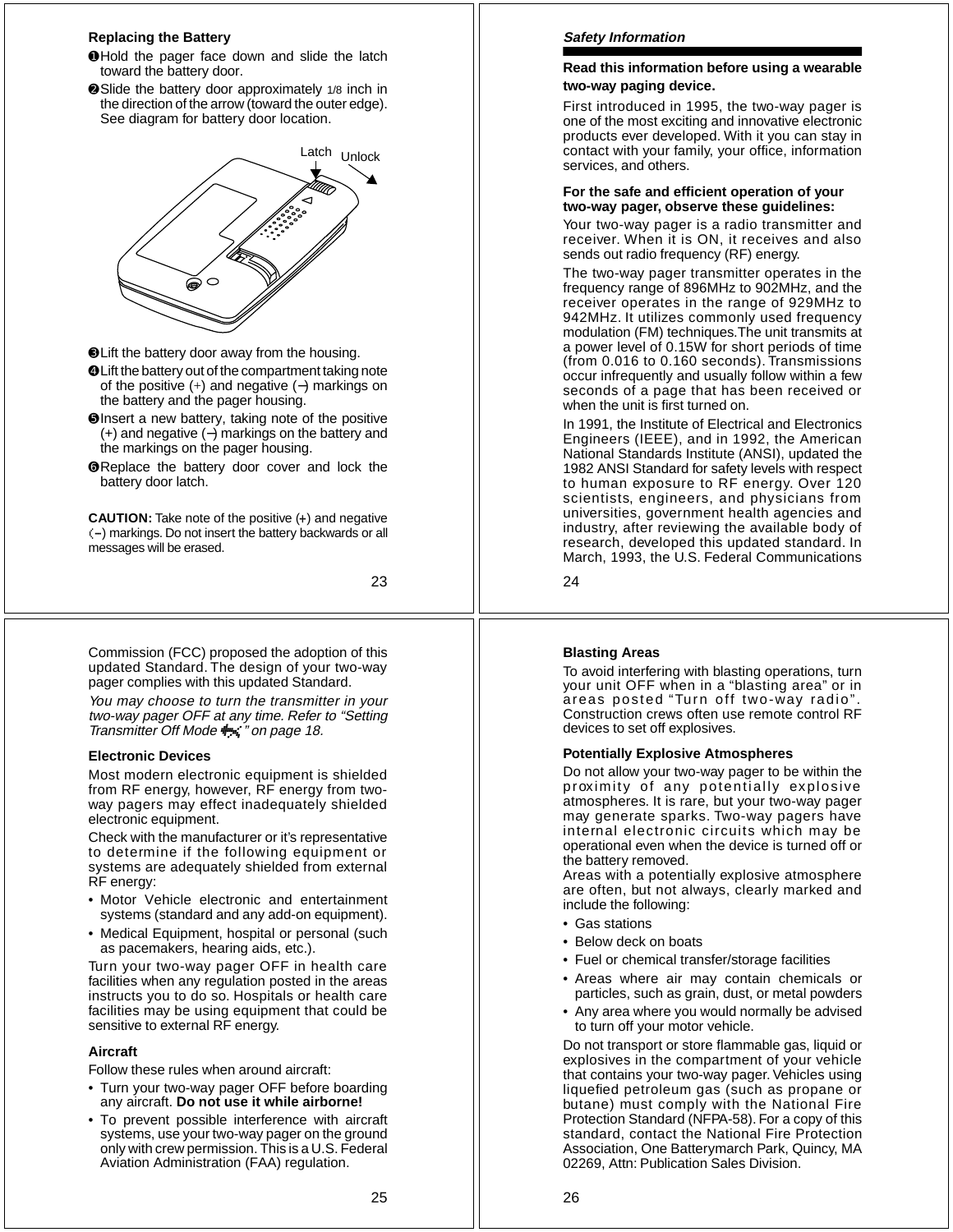#### **ONE (1) YEAR STANDARD LIMITED WARRANTY AND PROVISIONS (U.S.A. ONLY)**

Motorola warrants the pager against defects in material and workmanship under normal use and service for the period of time specified below. This express warranty is extended by Motorola, 1500 Gateway Blvd., Boynton Beach, Florida 33426 to the original end user purchaser only and is not assignable or transferable to any other party.

This warranty sets forth the full extent of MOTOROLA's responsibilities regarding the pager. Repair, replacement, or refund of the purchase price, at MOTOROLA's option, is the exclusive remedy. THIS WARRANTY IS GIVEN IN LIEU OF ALL OTHER WARRANTIES, EXPRESS OR IMPLIED, INCLUDING WITHOUT LIMITATION, IMPLIED WARRANTIES OF<br>MERCHANTABILITY <sup>7</sup> AND FITNESS FOR A<br>PARTICULAR PURPOSE. THIS WARRANTY IS<br>LIMITED TO THE DURATION CHOSEN. IN NO EVENT SHALL MOTOROLA BE LIABLE FOR DAMAGES IN EXCESS OF THE PURCHASE PRICE OF THE MOTOROLA PAGER, FOR ANY LOSS OF USE, LOSS OF TIME, INCONVENIENCE, COMMERCIAL LOSS,<br>LOST PROFITS OR SAVINGS OR<br>INCIDENTAL, SPECIAL OR CONSEQUENTIAL<br>DAMAGES ARISING OUT OF THE USE OR INABILITY<br>TO USE SUCH PRODUCT, TO THE FULL EXTENT SUCH MAY BE DISCLAIMED BY LAW.

Motorola pagers are shipped from the factory with a standard limited warranty of one (1) year on parts and labor from date of purchase by the original end user purchaser, based on proof of purchase. In the event of a defect, malfunction, or failure to conform to specifications during the warranty period, Motorola, at its option, will either repair, replace or refund the purchase price of the pager. Repair, at Motorola's option, may include the replacement of parts or boards with functionally equivalent reconditioned or new parts or boards. Replaced parts and boards are warranted for the balance of the original warranty period. (continued)

27

#### **Federal Communications Commission (FCC) Compliance**

This device complies with part 15 of the FCC Rules. Operation is subject to the following two conditions: (1) This device may not cause harmful interference, and (2) this device must accept any interference received, including interference that may cause undesired operation.

Note: This equipment has been tested and found to comply with the limits for a Class B digital device, pursuant to part 15 of the FCC Rules. These limits are designed to provide reasonable protection against harmful interference in a residential installation. This equipment generates, uses and can radiate radio frequency energy and, if not installed and used in accordance with the instructions, may cause harmful interference to radio communications. However, there is no guarantee that interference will not occur in a particular installation. If this equipment does cause harmful interference to radio or television reception, which can be determined by turning the equipment off and on, the user is encouraged to try to correct the interference by one or more of the following measures:

- Reorient or relocate the receiving antenna.
- Increase the separation between the equipment and receiver.
- Connect the equipment into an outlet on a circuit different from that to which the receiver is connected.
- Consult the dealer or an experienced radio/TV technician for help.

#### **LIMITED WARRANTY AND PROVISIONS (U.S.A. ONLY) continued**

All parts and boards removed in the replacement process shall become the property of Motorola. This warranty does not cover defects, malfunctions, performance failures or damages to the unit resulting from use in other than its normal and customary manner, misuse, accident or neglect, the use of non-conforming parts, or improper alterations or repairs. This warranty does not cover wear and tear on covers or housings, nor the coverage or range over which the pager will receive signals.

**For information on how to receive service on Motorola pagers or covered accessories, call 1-800- 548-9954 or1-800-793-7834 (TTY). Pager warranty will be VOID if any of the following**

**conditions occur:**

- Pagers that are incomplete such as those in which boards or components are missing and/or incompatible.
- Pagers whose serial numbers do not match on the boards, or pagers in which the board serial numbers don't match the housing.
- Pagers that have been opened by, or had work performed by, anyone other than a Motorola authorized pager service center.
- Pagers received with non-conforming or non-Motorola housings or parts.

Flat rate repair fees apply to pagers and accessories not covered under warranty.

#### **STATE LAW RIGHTS**

SOME STATES DO NOT ALLOW THE EXCLUSION OR<br>LIMITATION OF INCIDENTAL OR CONSEQUENTIAL<br>DAMAGES, OR LIMITATION ON HOW LONG AN<br>IMPLIED WARRANTY LASTS, THEREFORE THE<br>ABOVE LIMITATIONS OR EXCLUSIONS MAY NOT APPLY. This warranty gives you specific legal rights and you may also have other rights which vary from state to state.

28



1, Motorola, FLEX and PF1500 are trademarks or registered trademarks of Motorola, Inc.



© 1998 by Motorola All Rights Reserved. Paging Products Group 1500 Gateway Blvd. Boynton Beach, FL 33426-8292 Printed in U.S.A. 9/98



# 6881032B70-O